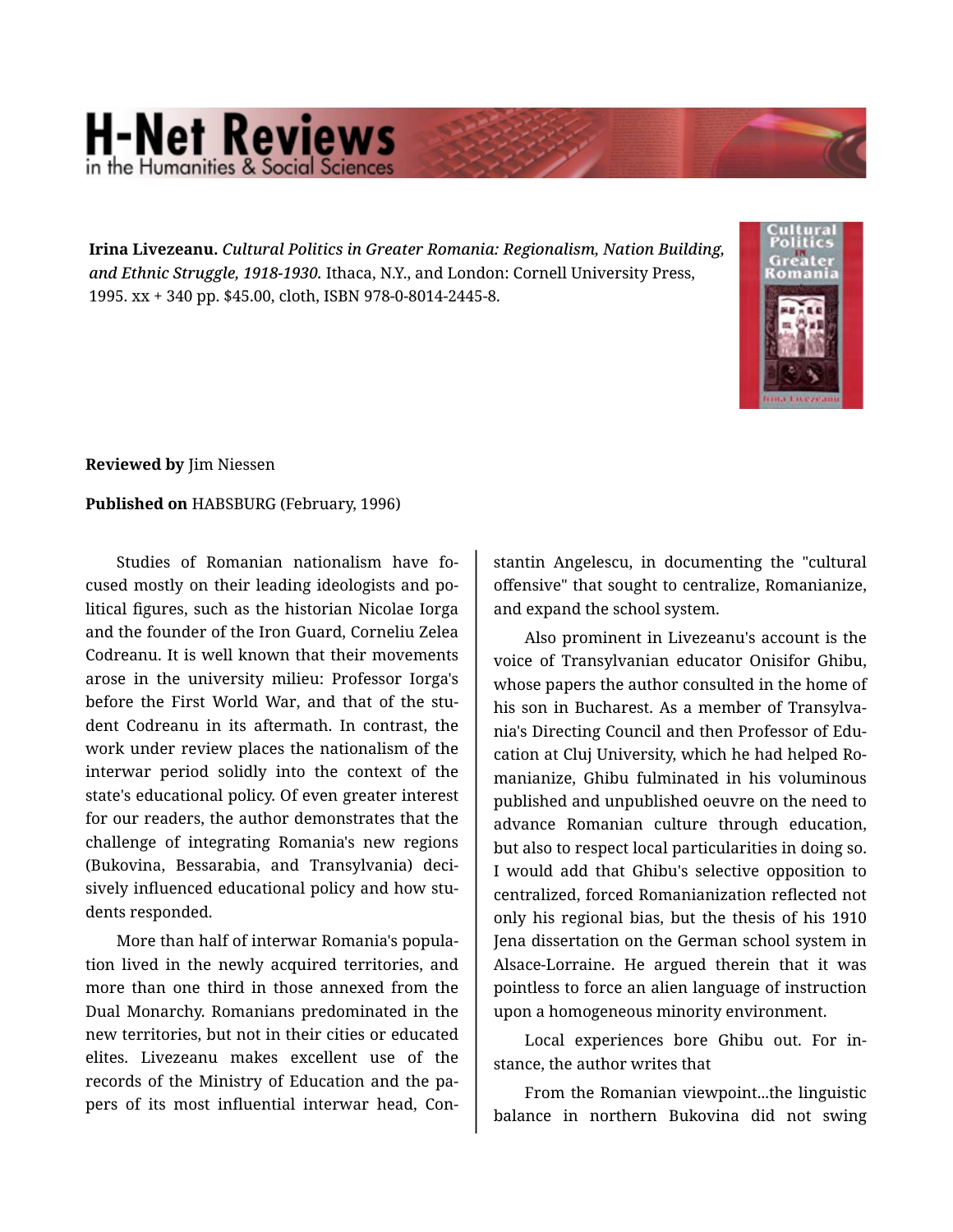quickly and decisively enough from Ukrainian to Romanian. Although schools were massively Ro‐ manized on paper, many teachers could not actu‐ ally speak the new language of instruction. (pp. 65-66)

Similar difficulties were encountered in Bessarabia, where Ghibu participated in the first efforts to train Romanian school teachers even be‐ fore the end of World War I. Ghibu's testimony is most telling of all in the case of Transylvania. As an official he disapproved of the nationalization of the Romanians' own church-run primary schools. Fully aware of the vital role Romanian church schools had played before 1918, he cam‐ paigned vehemently against Hungarian confes‐ sional schools and religious orders, and indeed broke with his former mentor, Iorga, over the lat‐ ter's acquiescence in the Concordat. Livezeanu uses the term *Kulturkampf* (pp. 172, 299) to refer to the government's Romanianization campaign. In one sense the analogy is helpful: as in Bismar‐ ck's Germany, the "culture war" served to galva‐ nize the state apparatus in its work to consolidate the expanded country. For the state, however, this was not a struggle against Catholics. Ghibu would have liked it to become one. In this instance at least, centralist Bucharest proved more tolerant than the Hungarian- and German-educated Tran‐ sylvanian.

Tables and graphs demonstrate the large numbers of non-Romanians in the leading cities of the newly acquired regions: most citizens of Cernauti/Czernowitz were Jews, Germans, Ukrainians, and Poles; most in Chisinau/Kishinev were Jews and Russians; most in the urban cen‐ ters of Transylvania were Hungarians, Germans, and Jews. Educational and economic levels tell a similar story: the rural and uneducated masses were primarily Romanian; the pinnacles of soci‐ ety in the new territories were not. The architects of Habsburg electoral geometry, of course, were well aware of this and planned accordingly. Politi‐ cal incentives for educated Romanians to assimi‐

late to the other nationalities disappeared after 1918, but the potential for cultural alienation seemed destined to remain because secondary and higher education were based in these urban centers. Romania cultural policy therefore direct‐ ed special attention to the Romanianization of ex‐ isting secondary schools and universities in the towns.

The core of the book is the portrayal of the en‐ counter between Romanians of rural origin and the urban educational environment. An especially vivid evocation is from the pen of Ghibu, in which he recalls the anguish he experienced when his prewar Hungarian schoolmaster required him to exchange his peasant garb for bourgeois "Ger‐ man" or "European" clothes. Happily, a photo in the book of a village family presents precisely this contrast. Costume was far less an issue after 1918. Rural youth were hailed as the epitome and fu‐ ture of the nation, but were surprised to find wellprepared, relatively urbane Jewish or other mi‐ nority fellow students over-represented in Roma‐ nia's secondary schools and universities. Bukov‐ ina officials' attempt to correct this imbalance in the baccalaureate examinations of 1926 led to ri‐ ots and the murder of one of the Jewish protesters by a Romanian student. After a heavily publicized trial in 1927, the jury acquitted the defendant af‐ ter ten minutes' deliberation. The director of an Orthodox seminary in Edinita, Bessarabia led an anti-Semitic demonstration by his pupils (who are shown in a group photo taken the same year) in support of the shooting-- for which he was applauded in the national parliament.

The concluding chapters of the book home in on the immediate incubator of Romanian fascism, the universities and especially Iasi, site of both Iorga's and Codreanu's debut. Although the Uni‐ versity of Bucharest was by far the largest in the country and the cities of Cluj and Cernauti more varied ethnically, Iasi had its own special features. Romania's political left was ascendant in the im‐ mediate postwar years, especially in Iasi with its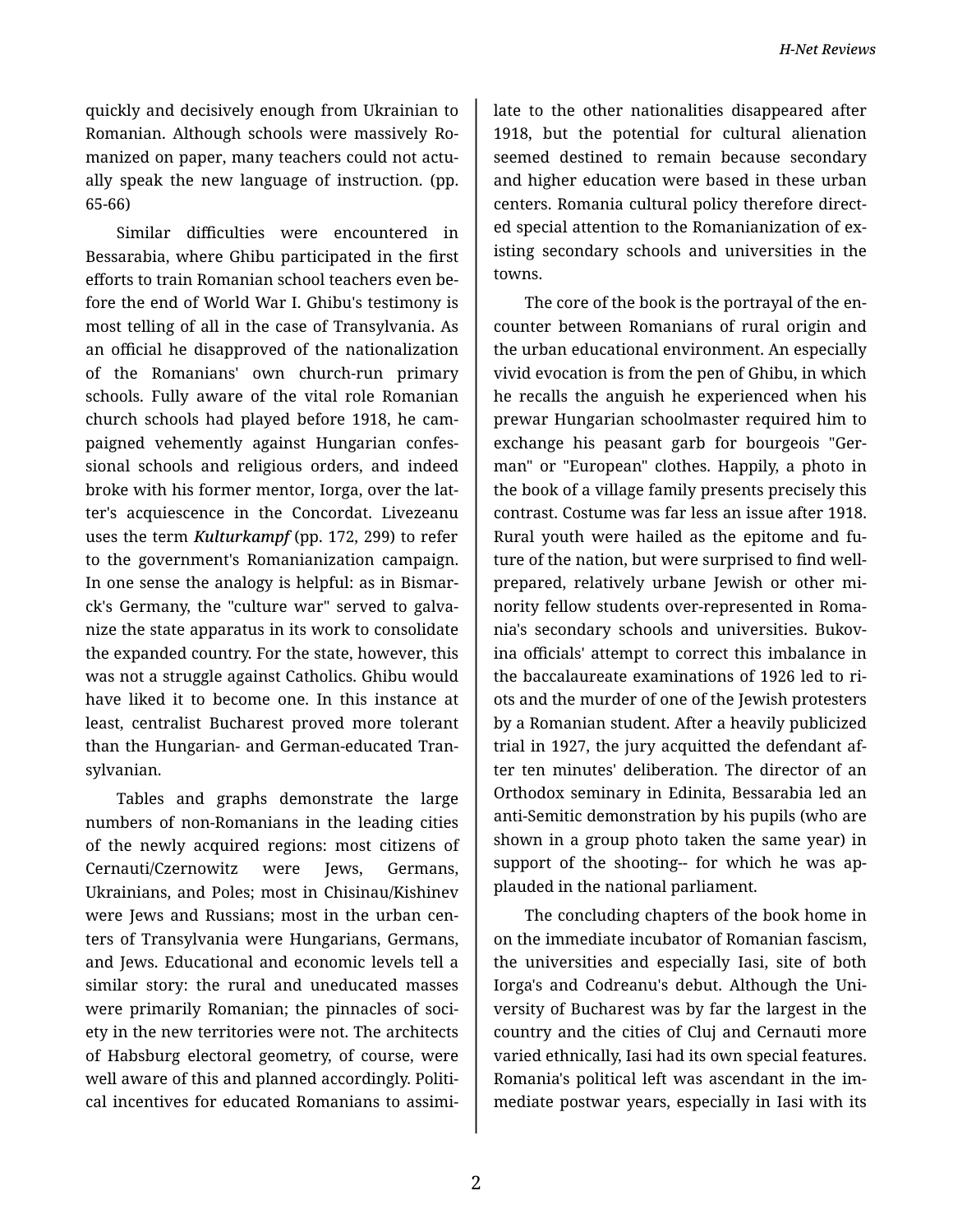large Jewish population and student body and its still tenuous hold on Bessarabia threatened by So‐ viet Russia. Some Romanian authorities regarded the numerous Jewish immigrants from the north as communist infiltrators instead of refugees from Russian pogroms. They considered it a national duty to open the university to Bessarabians, yet only one third of these were ethnic Romanians and nearly half were Jews.

Codreanu's recourse to violence against Jew‐ ish organizations in 1921-22 initially drew his expulsion from the university, but then his rein‐ statement by the law school and his emergence as an increasingly popular student leader by the time he left Iasi for studies in Germany in June, 1922. Student anti-Semitism made its real break‐ through in the following years, through a nation‐ wide wave of student strikes aimed at limiting Jewish enrollments (*numerus clausus*). The mur‐ der trial of one of Codreanu's associates in 1924 (he was undoubtedly guilty) revealed the breadth of the movement's popular appeal by this time. The government adjourned the trial once due to local sympathy for the accused, but the heavily publicized move to a town on the other side of the country still led to acquittal by the jury. As in the Russia of *narodnaia volia* or (some would say) the Los Angeles of 1995, the inconvenient jurors chose to make a political statement.

The author argues that the new generation of nationalists grew out of the determination of the authorities to create a new Romanian elite that would bind the disparate parts of the country to‐ gether; the radicals approved of the effort, but re‐ sented its slowness and the reluctance of the authorities to challenge international guarantees for the minorities more directly. In his classic *Eastern Europe between the Wars 1918-1941* (1945; 3rd ed. New York: Harper & Row, 1967, p. 143), Hugh Se‐ ton-Watson wrote of the radical nationalists that "In Roumania the students were a simple instru‐ ment of the police." Livezeanu was evidently un‐ able to consult police files. But "simple instru-

ment" is too strong because, as she demonstrates, the perceptions of many Romanians created their own social reality. Still, the suspicion of some offi‐ cial complicity with extremists throughout the in‐ terwar period is difficult to refute. The ultrana‐ tionalists and their many influential intellectual supporters indeed contributed to the interwar in‐ tegration of the nation; but their brief spell in the government in 1937 was a fiasco. It would appear therefore that their "integration" took place large‐ ly outside the exercise of power: it was a "nega‐ tive integration" such as Dieter Groh hypothesized for the Social Democrats of Wilhelmine Germany (*Negative Integration und revolutionaerer Atten‐ tismus* (Frankfurt: Propylaen, 1973).

This work provides a needed investigation of the regional and educational environment in which the new generation of Romanian nationalists was formed, on the basis of archives in Roma‐ nia, France, and Israel as well as a strong selec‐ tion of periodical and secondary literature. It de‐ bunks Romanian assertions that the student movements were mostly leftist and devotes atten‐ tion to the country's regional diversity that is too often lacking in such works. Students of national‐ ism, nationbuilding, and education throughout East Central Europe will profit from this impor‐ tant study.